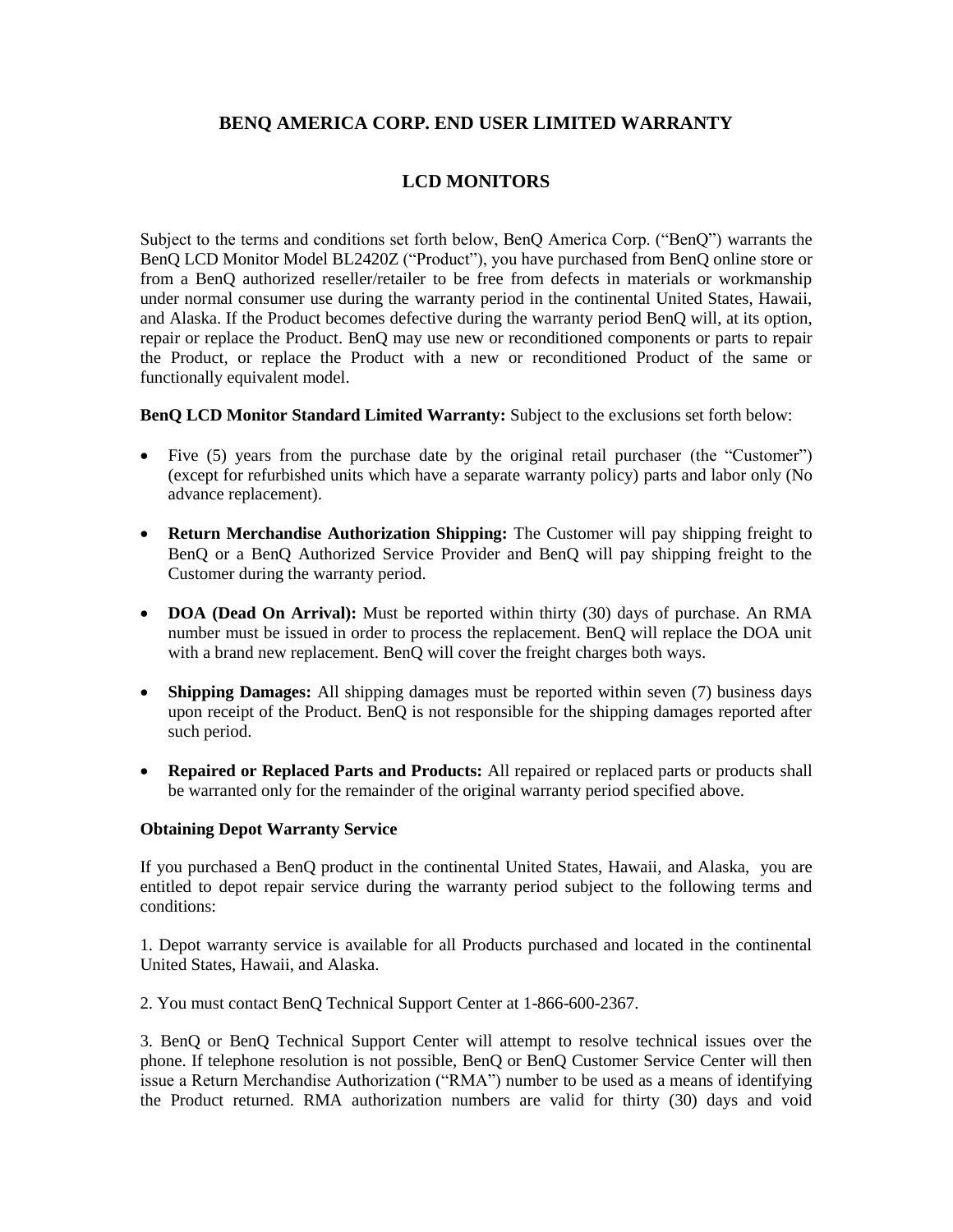thereafter.

4. You must return the Product to BenQ unless otherwise directed by BenQ to a BenQ Authorized Service Provider. You must prepay any shipping charges, export taxes, custom duties and taxes, or any charges associated with transportation of the BenQ product. In addition, you are responsible for insuring any Product shipped or returned and assume the risk of lost packages.

5. All returned Products must be accompanied with (i) the original shipping and packing materials, (ii) a description of the BenQ product symptom and (iii) proof of the place and date of purchase. The RMA number must be clearly printed on packing slip and on the exterior-shipping container. All Products must be sent in secured packaging to avoid any shipping damages.

6. BenQ and BenQ Authorized Service Provider reserve the right to refuse and return, freight collect, Products (i) that are not covered by BenQ's warranty; or (ii) for which there is no trouble found. Products delivered to BenQ or a BenQ Authorized Service Provider with an expired RMA may be refused and returned, without prior notice, to the Customer freight collect.

7. BenQ or BenQ Authorized Service Provider will use its best efforts to service Products within thirty (30) days after receipt of the Products at its warehouse facilities. For return shipments of the Products, except otherwise described herein, BenQ or BenQ Authorized Service Provider will pay the shipping cost and retain risk of loss until delivery to the Customer's location as evidenced by signature collected by carrier. The Customer may designate only one location within the continental United States, Hawaii, and Alaska for return shipments. BenQ and BenQ Authorized Service Provider are not responsible for shipping or other delays beyond their control.

#### **Exclusions**

This limited warranty does not extend to any Product not purchased from the BenQ authorized reseller nor to any Product with missing or altered service tags or serial numbers from the original manufacturer. This limited warranty also does not extend to any product that has been damaged or rendered defective (a) due to normal wear and tear; (b) as a result of use of the Product other than for its normal intended use, or other misuse, abuse or negligence to the Product; (c) by the use of parts not manufactured or sold by BenQ; (d) by modification of the Product; (e) as a result of service by anyone other than BenQ or a BenQ Authorized Service Provider; (f) improper transportation or packing when returning the Product to BenQ or a BenQ Authorized Service Provider; (g) improper installation of third-party products; (h) improper environment (including improper temperature or humidity); and (i) unusual physical or electrical stress or interference, failure or fluctuation of electrical power, lightning, static electricity, fire, or acts of God. BenQ is not responsible for damage to or loss of any programs, data or removable storage media. You are responsible for saving (backing up) any programs, data or removable storage media.

### **Other Limitations**

EXCEPT FOR THE WARRANTIES SET FORTH HEREIN, BenQ DISCLAIMS ALL OTHER WARRANTIES, EXPRESSED OR IMPLIED OR STATUTORY, INCLUDING BUT NOT LIMITED TO THE IMPLIED WARRANTIES OF MERCHANTABILITY OR FITNESS FOR A PARTICULAR PURPOSE. ANY IMPLIED WARRANTIES THAT MAY BE IMPOSED BY APPLICABLE LAW ARE LIMITED TO THE TERMS OF THIS LIMITED WARRANTY. IN NO EVENT SHALL BenQ BE LIABLE FOR ANY INDIRECT, INCIDENTAL, SPECIAL OR CONSEQUENTIAL DAMAGES OF ANY KIND, INCLUDING BUT NOT LIMITED TO LOSS OF BUSINESS, REVENUE, PROFITS, INFORMATION, DATA OR USE, WHETHER